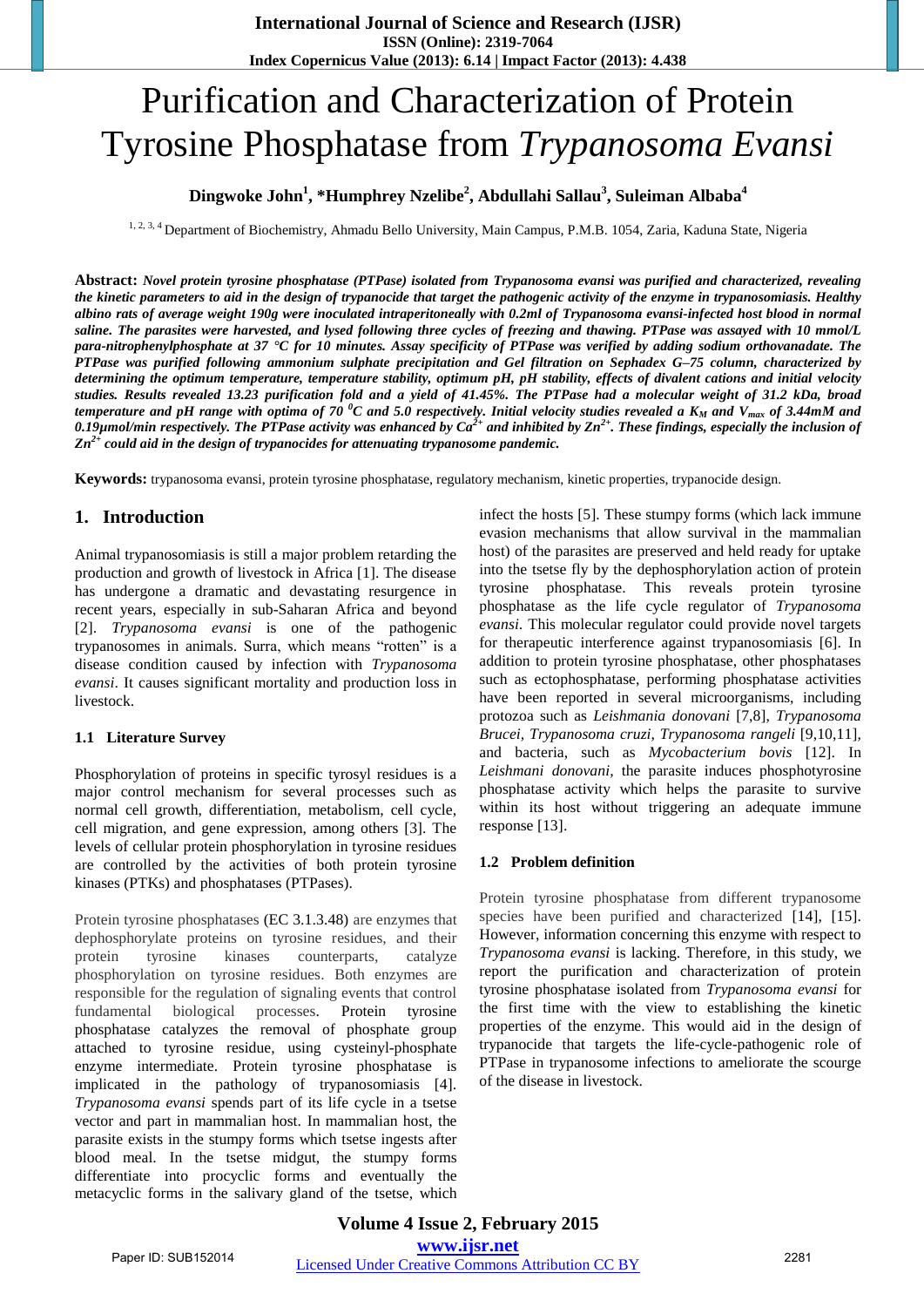# **2. Methodology/Approach**

#### **2.1 Inoculation and monitoring of parasitaemia**

A total of five (5) healthy adult wistar albino rats weighing about 190g were used. The rats were obtained from the animal house of the Faculty of Pharmaceutical Sciences, Ahmadu Bello University Zaria. They were caged in animal house, fed with standard rats feed (vital feeds, Jos, Nigeria) and allowed access to water *ad libitum*. The rats were also allowed to acclimatize to the laboratory conditions for 14 days prior to the experiments. The rats were inoculated intraperitoneally with 0.2ml of trypanosoma evansi-infected host blood, contained in normal saline solution. The level of parasitaemia was monitored every 12 hours between the  $6<sup>th</sup>$ and  $7<sup>th</sup>$  day post inoculation; the animals were sacrificed at parasitemia level of 128 per field, which is equivalent to log 8.7 number of parasites per milliliter of blood [16]. *Trypanosoma evansi* was obtained from the Department of Parasitology and Entomology, Faculty of Veterinary Medicine, Ahmadu Bello University, Zaria.

#### **2.2 Harvesting of parasites from the blood**

The parasites were harvested from the blood according to the method of [17]. The column was prepared by suspending about 5g of DE-Cellulose (DE-52) into 25ml of phosphate buffered saline glucose (PBSG) pH 8.0. The solution was allowed to equilibrate, forming slurry. The slurry was packed into a column  $(2\times20cm)$  and further washed with phosphate buffered saline glucose. The blood collected in heparinized tubes was diluted in the ratio of 1:1 with phosphate buffered saline glucose and then loaded on the DE-52 column. The parasites were eluted with the same buffer, and each of the eluates was observed under a light microscope (×40 magnification) by wet film mount method to detect the presence of live trypanosomes. The eluates which contained the parasites were pooled together and centrifuged at 14,000×g for 30 min. The pellet was reconstituted in 10ml of the kept in phosphate buffered saline glucose until lysed.

# **3. Analytical Procedures**

#### **3.1 Protein concentration determination**

Protein concentration was determined according to the method described by [18]. Coomassie Brilliant Blue G-250 (25mg) was dissolved in 12.5ml of 95% ethanol. To this solution, 25ml of 85% (w/v) phosphoric acid was added. The resulting solution was diluted to a final volume of 250ml. Protein solution (0.1ml) was pipetted in test tubes. 5mls of protein reagent was added to the test tube and the contents mixed by vortexing. The absorbance at 595 nm was measured after 2 minutes and before I hour against a reagent blank prepared from 0.1ml of the buffer and 5ml of protein reagent. The weight of protein was plotted against the corresponding absorbance resulting in a standard curve used to determine the protein in test samples.

# **3.2 Enzyme assay**

Protein tyrosine phosphatase (PTPase) activity was assayed as described by [19]. The assay was performed with 10 mmol/L *para*-nitrophenylphosphate (*p*NPP) in buffer (10mM sodium phosphate, pH 8.0, 1 mmol/L Dithiothreitol, 1 mmol/L EDTA, and 10% glycerol) to a final reaction volume of 1ml (700µl assay buffer, 250µl *para*nitrophenylphosphate, 50µl PTPase) at 37 °C for 10 minutes. The reaction was terminated after 10minutes, by adding 1ml of 0.2M NaOH. The *para*-nitrophenol released from *para*nitrophenylphosphate was monitored by measuring the absorbance at 410 nm. The assay specificity for PTPase was verified by adding sodium orthovanadate (PTPase specific inhibitor) to the reaction mixture at a final concentration of 10µl, 15µl, and 25µl. Stock solution of Sodium orthovanadate was prepared by dissolving 100mg in water and stored at 4 <sup>0</sup>C. Extinction coefficient of *para*-nitrophenol was 19.03 at 410 nm. One unit of activity was equivalent to 1 nmol/L *p*NPP hydrolyzed per min.

#### **3.3 Sodium Dodecyl Sulphate-Polyacrylamide Gel Electrophoresis**

Electrophoresis of the purified enzyme protein under denaturing conditions was performed on 12% Acrylamide gel using a tris-glycine buffer, pH 8.3. The bands were visualized by staining with Coomassie Brilliant Blue [20]. The sample mixture was prepared by adding 20µl of the loading buffer (2.5ml of 1M Tris pH 6.8, 4ml Glycerol, 0.8g SDS, 2ml βmercaptoethanol, Bromophenol blue, and 10ml distilled water) to 5µl of the enzyme protein, in a ratio of 1:4. The mixture was boiled for 10minutes and allowed to cool before loading. The separating gel (12%) was prepared to a final volume of 10 ml by adding; 3.35 ml deionized water, 2.5 ml of 1.5M Tris pH 8.8, 0.1% Sodium Dodecyl Sulphate (SDS), 4ml of 30% Bis-acrylamide solution, 50µl of 10% Ammonium persulphate (freshly prepared 0.1g/ml), and 15µl N, N, N', N'-tetramethylethylenediamine. The solution was swirled to mix properly, and the mixture was loaded immediately into the gel chamber of the machine before polymerization. The stacking gel (4%) was prepared to a final volume of 5ml by adding; 3ml deionized water, 1.25ml of 0.5M Tris pH 6.8, 50µl of 10% SDS, 665µl of 30% acrylamide, 25µl of 10% Ammonium persulphate (APS), and 10µl N, N, N', N'-tetramethylethylenediamine (TEMED). The tank was filled with 1500ml of running buffer working solution; 0.025M Tris (pH 8.3), 1.92M Glycine, and 0.1% SDS. Afterwards, the prepared sample (20µl) was loaded into the gel well; the electrophoresis was carried out at 150V for 50min with an ice-pack inserted in the tank to absorb heat. At the end of electrophoresis, the gel was stained overnight with Coomassie blue solution (0.1% Coomassie blue G-250 in 50% methanol, and 10% acetic acid) in a staining tray. This was followed by rinsing with destaining solution (10% methanol and 10% acetic acid) until the protein bands were visualized.

#### **3.4 Determination of molecular weight of PTPase**

The molecular weight of protein tyrosine phosphatase was estimated by Sodium Dodecylsulphate-Polyacrylamide Gel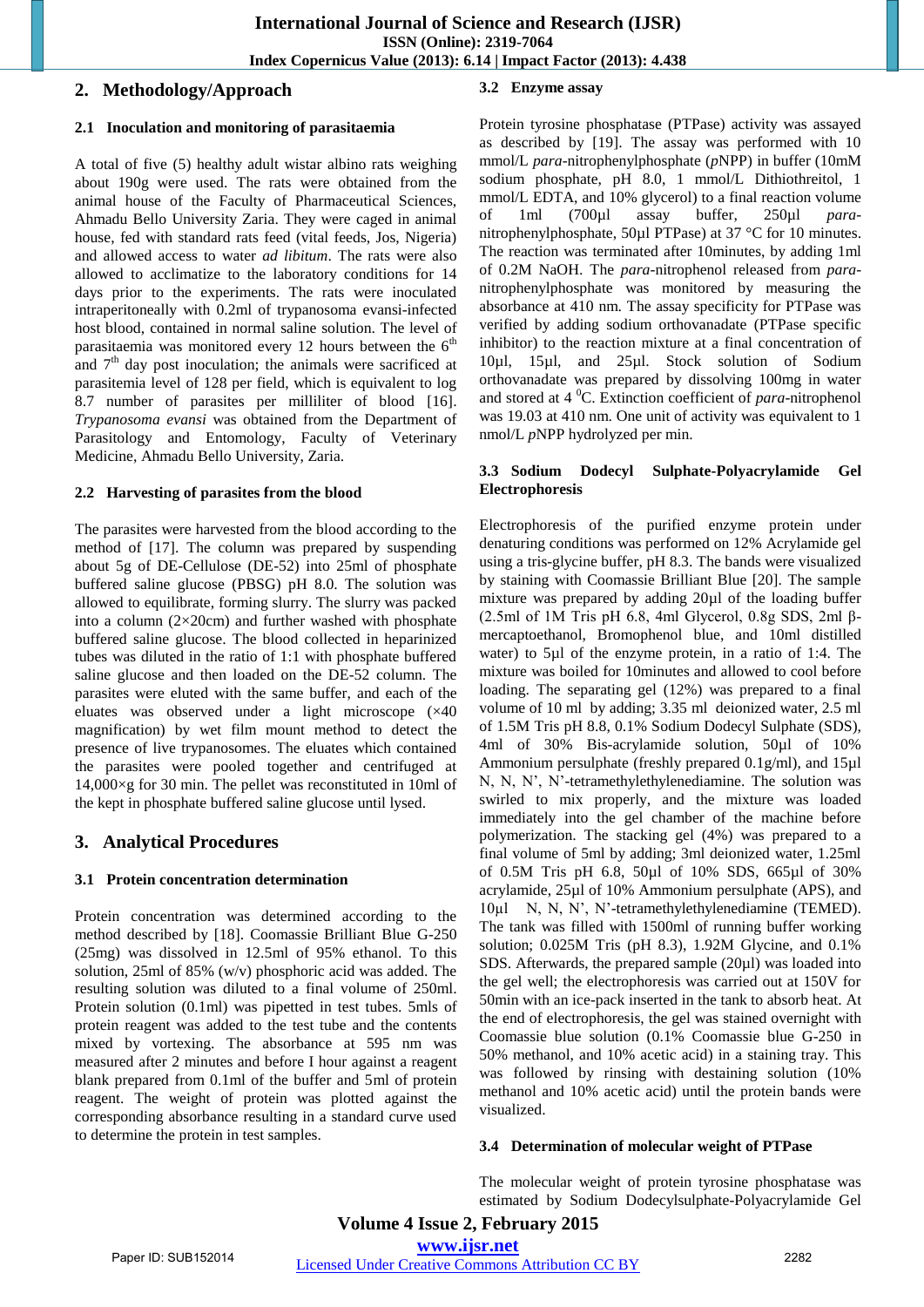Electrophoresis (SDS-PAGE) according to the method described by [21]. The standard marker-proteins used were trypsinogen PMSF (24kDa), carbonic anhydrase (29kDa) from BE for SDS-PAGE, α-lactabulmin (14.2kDa) from BE, trypsin inhibitor (20.1kDa) from glycine max, albumin (66kDa) for SDS-PAGE, albumin from chicken yolk (45kDa), and glyceraldehyde-3-phosphate dehydrogenase (36kDa).

# **4. Enzyme Purification**

#### **4.1 Cell lysis**

After harvesting of parasites from the blood, they were lysed by modifying [22]. The parasites were suspended in 2000µl of homogenization buffer (10mM phosphate buffer, pH 8), containing 5% glycerol, 20mM NaCl, 2mM EDTA, 1µg/ml aprotinin, 1µg/ml sodium fluoride, 1µg/ml leupeptin, 1µg/ml sodium orthovanadate and 1µg/ml pepstatin A. The cells were lysed following a three cycle of freezing and thawing for disruption of the trypanosome membrane, resulting to a crude homogenate which was subjected to centrifugation  $(4^{\circ}$ C) at 14,000×g for 10 minutes. The pellet which contained protein tyrosine phosphatase bound to the plasma membrane was suspended in 2000µl of 50mM Tris-HCL pH 7.2, containing 1mM EDTA and 1% vol/vol triton X-100 for complete membrane solubilization and extraction of the protein tyrosine phosphatase. It was centrifuged at 14,000×g for 15 minutes, the supernatant was stored at -4  $^{\circ}$ C and this served as the crude enzyme for this study.

#### **4.2 Ammonium sulphate precipitation**

Ammonium sulphate was added slowly to the crude enzyme with constant stirring starting from 40% to 70% saturation. The sample was allowed to stand overnight at  $4^{\circ}$ C, thereafter, it was centrifuged at  $14,000 \times g$  for 30 minutes; the pellet was reconstituted with phosphate buffer pH 8.0. Aliquots of the reconstituted pellet and supernatant were each suspended in the assay buffer (10mM sodium phosphate, pH 8.0, 1 mM Dithiothreitol, 1 mM EDTA, and 10% glycerol) and assayed for PTPase activity as described above. PTPase activity was evident in the pellet.

#### **4.3 Gel filtration**

A column of diameter 1.6 cm was packed with Sephadex G-75 to a length of 90cm and equilibrated at room temperature with 10mM phosphate buffer pH 8.0. The protein sample from ammonium sulphate precipitation was loaded on the column, and eluted with the same buffer. Twenty five fractions of 2ml each were collected at a flow rate of 14 minutes. Protein tyrosine phosphatase activity was then screened in each of the fractions. Fraction 11 and 13 with enzyme activity were pooled together. The protein concentration was estimated by the method described in section 3.1

# **5. Enzyme Characterization**

#### **5.1 Determination of optimum pH**

The enzyme activity was determined as a function of pH at  $37^{\circ}$ C. The assay mixture was incubated at different pH of 2, 3, 4, 5, 6, 7, using 10mM phosphate buffer. After 10 minutes of incubation, the reaction was terminated by adding 1ml of stop reagent (0.2M NaOH). The enzyme activity was determined.

#### **5.2 Determination of optimum temperature**

The optimal temperature of the enzyme was determined as a function of temperature at pH 5.0 in acetate buffer. The assay mixture was incubated at different temperatures of 20, 30, 40, 50, 60, 70 and  $80^{\circ}$ C. The temperature of the water bath was monitored to ensure that desired temperature was maintained. After 10 minutes of incubation, the reaction was terminated using 1ml of 0.2M NaOH. The enzyme activity was determined as described in section 3.2.

#### **5.3 Determination of pH stability**

The pH stability of Protein tyrosine phosphatase was determined by pre-incubating the enzyme without substrate at different pH: 2, 3, 4, 5, 6, 7, 8, and 9 at room temperature for 10 minutes prior to substrate addition. Afterwards, the pH of each solution was adjusted to 8.0 and paranitrophenylphosphate was added to the reaction mixture and incubated for additional 10 minutes before taking the reading at 410 nm.

#### **5.4 Determination of temperature stability**

The temperature stability of the purified enzyme was determined by pre-incubating 50µl of the enzyme in buffer at different temperatures: 20, 30, 40, 50, 60, 70, 80, and 90  $^{\circ}$ C at pH of 8.0 for 10 minutes prior to addition of substrates. After 10 minutes of the pre-incubation, they were brought to room temperature and *para*-nitrophenylphosphate was added to the reaction mixture and then incubated for another 10 minutes before taking the reading at 410 nm.

#### **5.5 Effects of divalent cations**

The activity of protein tyrosine phosphatase was determined under the optimal conditions as obtained above, in the presence of  $2mM$  of the following divalent ions:  $CaCl<sub>2</sub>$ ,  $MgCl<sub>2</sub>$ ,  $MnCl<sub>2</sub>$ ,  $CuCl<sub>2</sub>$  and  $ZnCl<sub>2</sub>$ . The enzyme was preincubated for 10 minutes at room temperature with each of the cations prior to addition of substrate. The reaction was allowed to proceed for 10 minutes after the addition of substrate and terminated by adding 1ml of 0.2M NaOH. The enzyme activity was determined as described above. The activity without cations was taken as control.

#### **5.6 Enzyme kinetics**

The Michaelis-Menten constant  $(K_M)$  and maximum velocity (Vmax) of the PTPase were determined using *para*-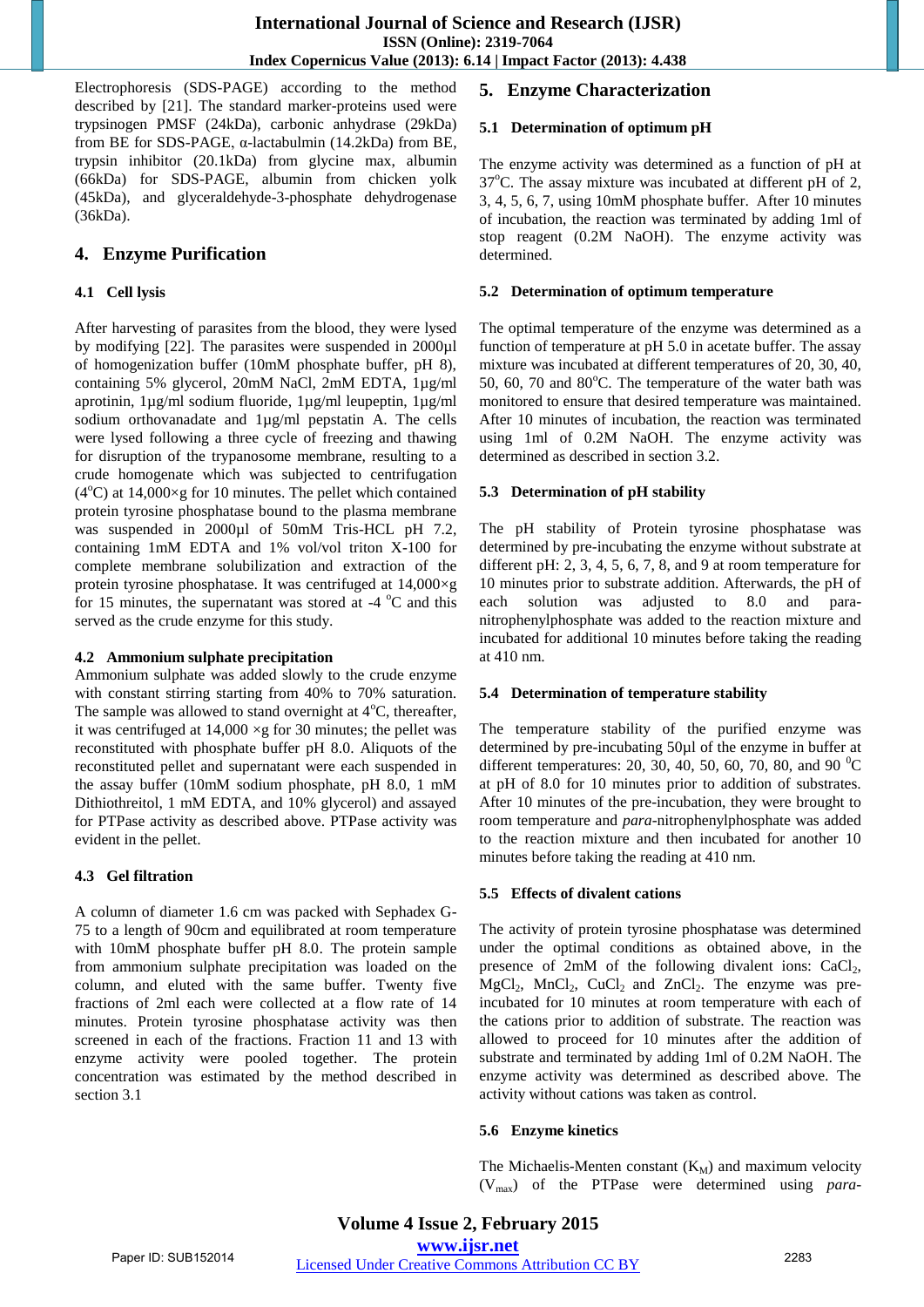nitrophenylphosphate as substrate. Different concentrations of the substrate, 1mM, 2mM, 3mM, 4mM and 5mM were prepared from a stock solution of 10mM and incubated with the enzyme for 10 minutes at the optimal temperature and pH. The absorbance was read at 410 nm. Initial velocity data obtained were used to determine the  $K_M$  and  $V_{max}$  [23].

# **Results and Discussion**

Results of the purified *Trypanosoma evansi* protein tyrosine phosphatase are summarized in Table 1. The crude protein contained 2.79mg/ml total protein with a specific activity of 3.86µmol/min/mg. Precipitation of the crude protein with ammonium sulphate resulted to increase in the purification fold to 2.78, increase of specific activity to 10.73 µmol/min/mg and 50.84% yield. The result obtained following gel filtration on Sephadex G-75 column revealed a total yield of 41.45% with a specific activity of 51.08µmol/min/mg. Gel filtration on Sephadex G-75 showed sequential reduction in the protein concentration of each purification step with corresponding increase of specific activity. Final purification fold of 13.23 and percentage yield of 41.45 were obtained. Figure 1 presents the elution profile of protein tyrosine phosphatase after gel filtration on Sephadex G-75 column. The plot resulted to a two-peak fraction of the enzyme. From the plot, the first peak has about 0.028 mg/ml of protein concentration with a corresponding enzyme activity of 1 µmol/min. The assay specificity of PTPase, as confirmed by the presence of sodium orthovanadate (specific PTPase inhibitor) in the reaction mixture inhibited about 90% of the dephosphorylation activity of protein tyrosine phosphatase in a dose-dependent fashion (result not shown). The second peak shows about 0.005 mg/ml of protein concentration and activity of 0.2 umol/min.

| Table 1: Purification summary of PTPase |  |
|-----------------------------------------|--|
|                                         |  |

| Purification                          | Total | Total            |            |       | Specific Purification Percentage |
|---------------------------------------|-------|------------------|------------|-------|----------------------------------|
| <b>Step</b>                           |       | Protein Activity | Activity   | Fold  | Yield                            |
|                                       | (mg)  | $(\mu mol$       | $(\mu mol$ |       |                                  |
|                                       |       | min)             | $min/mg$ ) |       |                                  |
| Crude Protein                         | 2.79  | 10.76            | 3.86       | 1.00  | 100                              |
| Ammonium<br>sulphate<br>precipitation | 0.51  | 5.47             | 10.73      | 2.78  | 50.84                            |
| <b>Gel Filtration</b>                 | 0.13  | 4.64             | 51.08      | 13.23 | 41.45                            |

One unit of activity was equivalent to the amount of enzyme required to hydrolyze 1 µmol *p*NPP per min



**Figure 1:** Elution Profile of *Trypanosoma evansi* Protein tyrosine phosphatase on Sephadex G-75 Column Chromatography  $(1.6 \times 90$ cm)

#### **6.1 Molecular weight of the PTPase**

Electrophoretic result of the protein sample and the standard marker proteins is presented in figure 2. The PTPase molecular weight obtained was 31.2kDa, estimated from a plot of log of molecular weight of the standard marker proteins against their respective relative mobility  $(R_f$  values).



**Figure 2:** Electrophoregram of *Trypanosoma evansi* Protein Tyrosine Phosphatase (PTPase) on Polyacrylamide gel using

Coomassie blue staining. Band A in lane 1, reveals the protein sample with 31.2kDa. The bands in lane 2 present the protein standards.

#### **6.2 Effects of pH**

The *Trypanosoma evansi* PTPase had optimum activity at pH 5.0 (figure 3). The activity decreased remarkably below pH 5.0 and above pH 5.0. However, the activity was stable after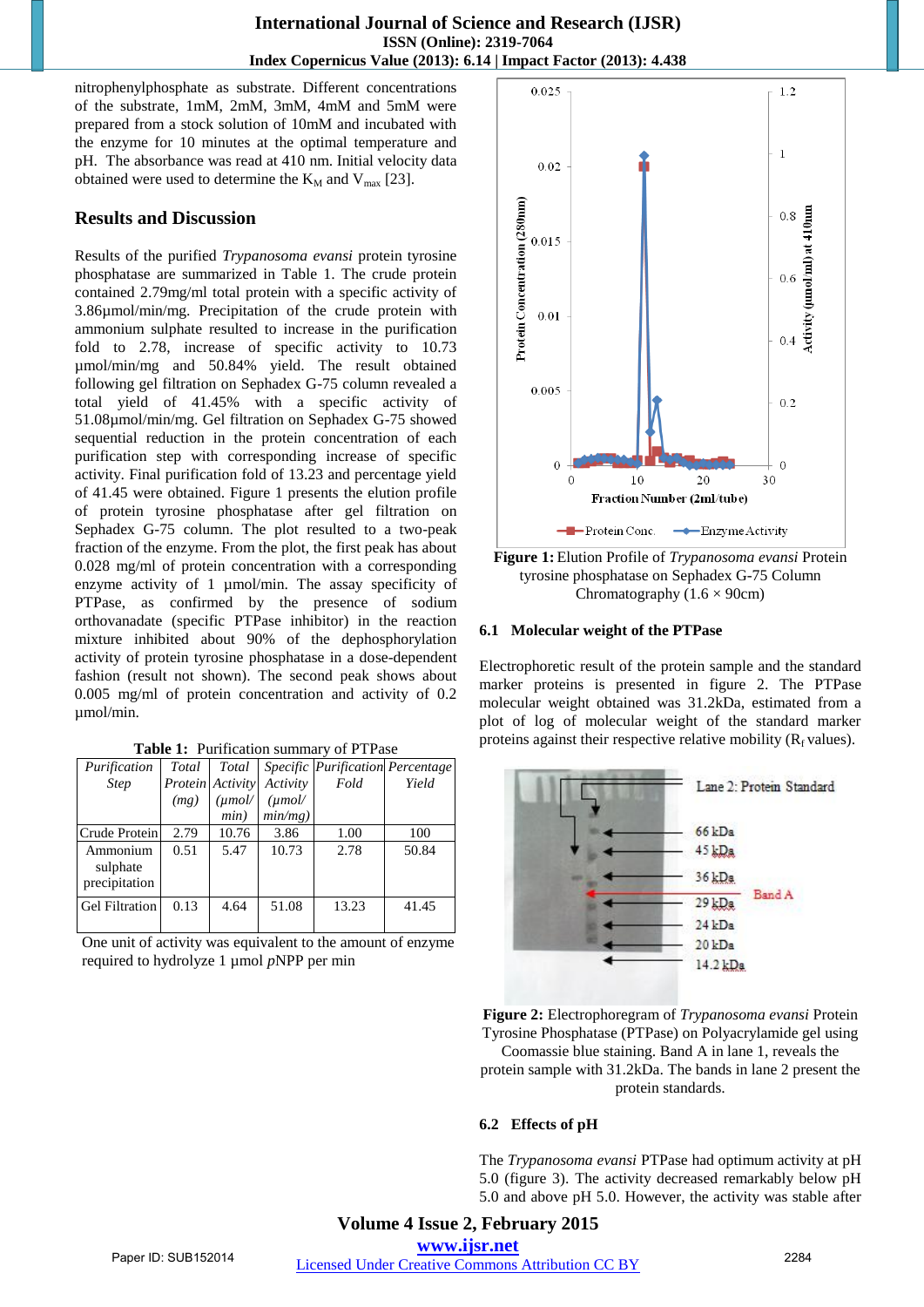incubation of the enzyme for 30 minutes in a pH range 4.0 to 6.8 at 37 $\mathrm{^{0}C}$  (figure 4). These results indicate that the purified enzyme activity is stable through a wide range pH.



**Figure 3:** Effect of pH (with pH optimum of 5.0) on *Trypanosoma evansi* protein tyrosine phosphatase. The enzyme activity was determined as a function of pH at  $37^{\circ}$ C



**Figure 4:** pH stability on *Trypanosoma evansi* Protein Tyrosine Phosphatase. PTPase activity was stable after incubation of the enzyme for 30 minutes in a pH range 4.0 to 6.8 at 37 $\mathrm{^0C}$ . Stability decreased markedly after incubation for 30 minutes at a pH below 3.0 at 37 $\mathrm{^0C}$ 

#### **6.3 Effect of temperature**

The Enzyme activity was measured at different temperature and the optimum temperature for activity was observed at 70  ${}^{0}C$  (figure 5). The thermostability of PTPase activity is shown in figure 6. Remarkably, the enzyme retained its full PTPase activity after heating at  $70<sup>0</sup>C$  for 30 minutes, but lost activity after heating at 90 $\mathrm{^{0}C}$  for 30 minutes. Therefore, the activity of this enzyme is stable at heat treatment.



**Figure 5:** Effect of Temperature on *Trypanosoma evansi* Protein Tyrosine Phosphatase. The Optimal temperature (70  $^{0}$ C) of the enzyme was determined as a function of temperature at pH 5.0 in acetate buffer.



**Figure 6:** Temperature Stability of *Trypanosoma evansi* Protein Tyrosine Phosphatase. The temperature stability of the purified enzyme was determined by pre-incubating the enzyme in phosphate buffer at different temperatures

#### **6.4 Effects of divalent cations**

The effect of some divalent cations studied is shown in figure 7. It was revealed that PTPase activity was inhibited by  $\overline{Zn}^{2+}$ , and Cu<sup>2+</sup>. In addition, PTPase activity was activated by  $Ca^{2+}$ ,  $Mg^{2+}$ , and  $Mn^{2+}$ .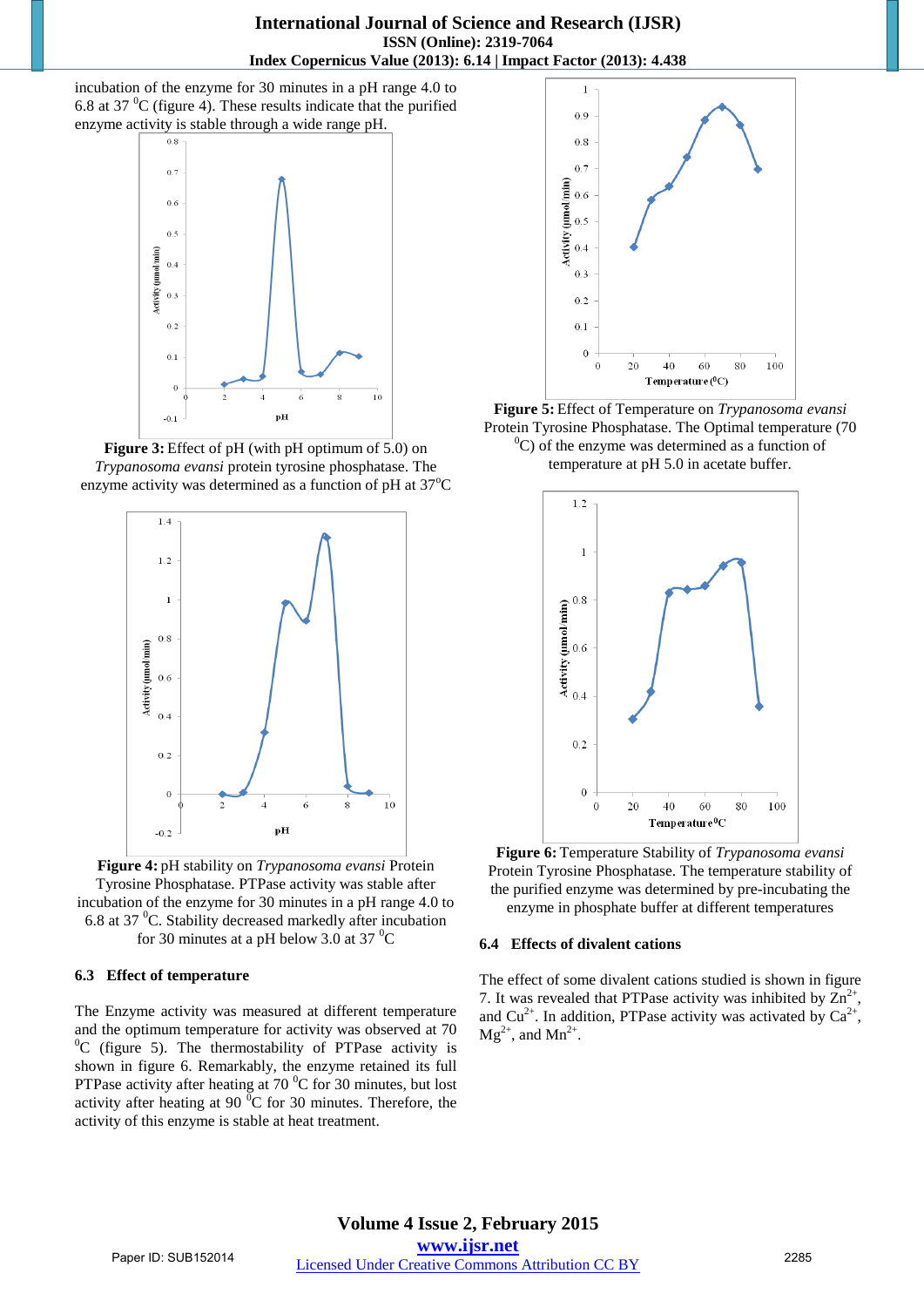



#### **6.5 Kinetic constant**

The Michaelis-Menten constant  $(K_M)$  and maximum velocity  $(V<sub>max</sub>)$  of the enzyme for the substrate hydrolysis presented by Lineweaver-Burk's plot (figure 8) revealed a  $K_M$  of 3.44mM and  $V_{max}$  of 0.19 $\mu$ mol/min respectively.



**Figure 8:** Lineweaver-Burk plot for the cleavage of *para*nitrophenylphosphate by *Trypanosoma evansi* protein tyrosine phosphatase. The Michaelis-Menten constant  $(K_M)$ and maximum velocity  $(V_{max})$  of the PTPase was determined under the optimal temperature and pH

Regulatory mechanism is the principle of every life processes such as cell growth and death, cell differentiation, metabolism, cell cycle among others. An understanding of this mechanism would help in the control or target of certain regulatory pathways or biomolecules involved in such regulation, either by retarding, bursting or termination of its action. As such, protein tyrosine phosphatase (PTPase) is a major virulence factor of trypanosomiasis in the bloodstream. This work presents the purification and characterization of protein tyrosine phosphatase isolated from *trypanosoma evansi*; a member of the subgenus *Trypanozoon* known as the *brucei* group [24]. The purification profile revealed increase in specific activity of the enzyme at each purification step. Increase in the specific activity could be attributed to the removal of interacting protein components attached to the enzyme, which were interfering with the bonding of the enzyme to the substrate. It could also be as a result of the purification matrices in which the enzyme was subjected during the purification process.

Confirmation of the assay specificity was revealed by the presence of sodium orthovanadate (a PTPase inhibitor) in the reaction mixture which inhibited the dephosphorylation activity of protein tyrosine phosphatase in a dose dependent manner. The inhibition specificity exhibited by sodium orthovanadate was a strong indication of protein tyrosine phosphatase and the single band visualized on SDS-PADE reveals high degree of the enzyme purity. However, the estimated 31kDa of Protein tyrosine phosphatase from *Trypanosoma evansi* varies slightly compared to the 32kDa obtained from *Trypanosoma brucei brucei* as previously reported by [15]. This observed variation in the molecular weight could be ascribed to the sources of the enzyme which are different or due to different species of the parasite. The two peaks observed following gel filtration on Sephadex G-75 column behaved as a monomeric protein in solution when subjected to characterization suggesting that the enzyme could have subunits.

The *Trypanosoma evansi* PTPase optimal activity at pH 5.0 was found to be similar to that reported for entomopathogenic fungus *metarhizium anisopliae* and *T. brucei* PTPase [14], [15]. It was reported that protein tyrosine phosphatase has an optimum pH range of 2.8 to 4.8 using *para*-nitrophenyl phosphate substrate [25]. The result obtained is in agreement with the findings of Wang; that PTPase in general have optimal enzymatic activities at low pH values [25]. The probable reason for the observed optimal enzymatic activities at low pH values could be due to the configuration pattern of ions in the enzyme. It could also be due to the low molecular weight of the enzyme. The optimum temperature of 70 $\mathrm{^{0}C}$  is consistent with the report that protein tyrosine phosphatase from entomopathogenic fungus *metarhizium anisopliae* have optimum temperature of 70  $\mathrm{^0C}$  [14]. Our report suggests that protein tyrosine phosphatase is a heat-resistant enzyme and that this observed feature plays an important role in the adaptation of *Trypanosoma evansi* to extreme temperatures in-vivo. The heat-resistant characteristic could imply that the increase in body temperature of trypanosome-infected hosts makes the condition favorable for protein tyrosine phosphatase. The fairly low  $K_M$  value of 3.4mM/min is an indication of moderate affinity of the enzyme for paranitrophenylphosphate. More so, the *Vmax* value of 0.19µmol/min obtained implies that at the end of every

# **Volume 4 Issue 2, February 2015 www.ijsr.net**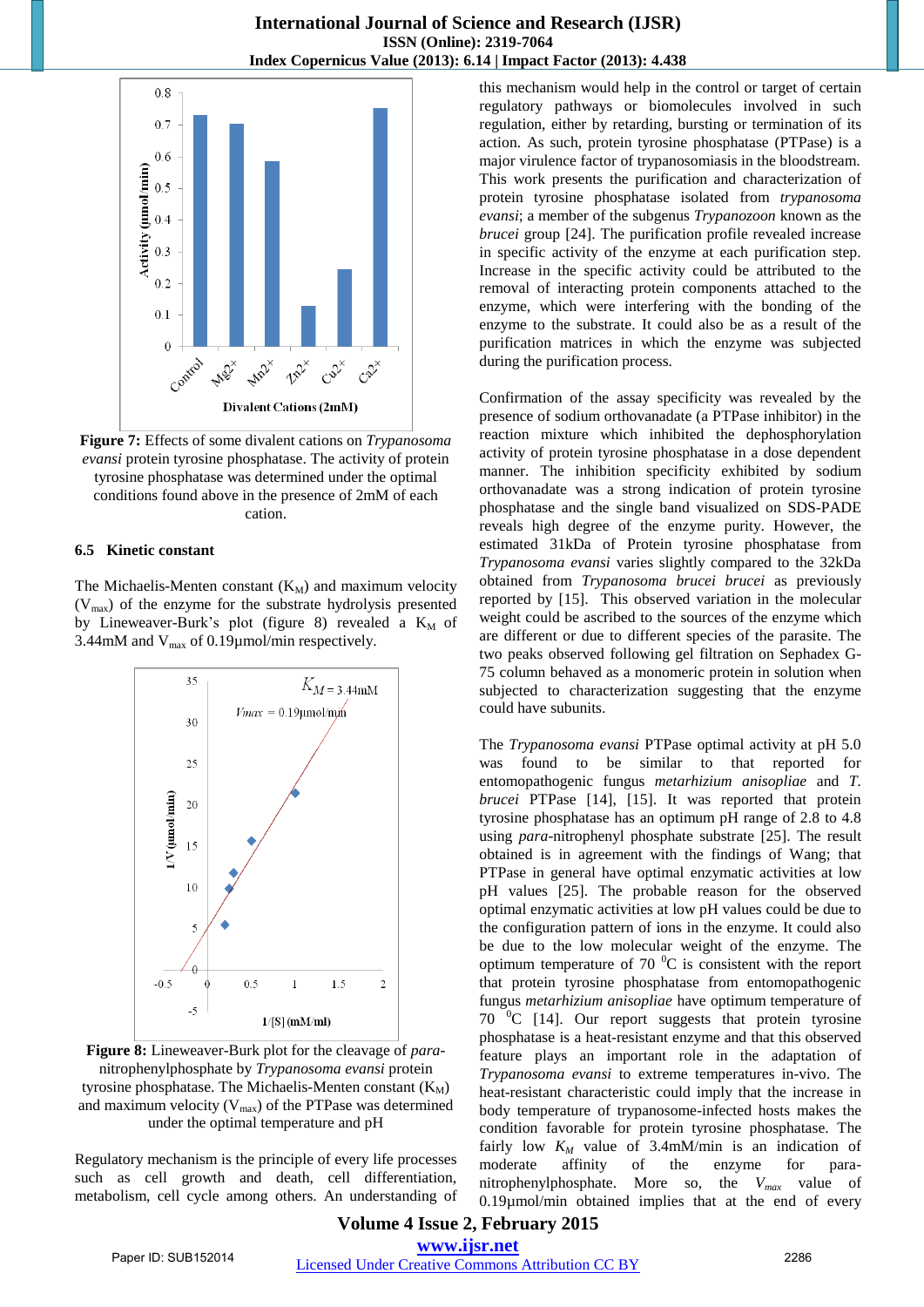minute of post infection, about 0.19µmoles of free phosphate groups would have been cleaved off, aiding the preservation of the stumpy forms of the parasite which is transmitted into another host. This shows that protein tyrosine phosphatase play important roles in the regulation of physiological activities of *trypanosoma evansi*.

The increase in activity of protein tyrosine phosphatase in the presence of  $Ca^{2+}$ ,  $Mg^{2+}$ , and  $Mn^{2+}$  shows that the enzyme is dependent on these divalent cations for activity. Studies have shown that the enzyme needs millimolar concentrations of the divalent cations to be more catalytically active [14]. The reduction in activity observed with  $\text{Zn}^{2+}$  and  $\text{Cu}^{2+}$ , although divalent, could be as a result of probable modification of the enzyme conformation when bound; exhibiting a non similar binding pattern depicted in the previous divalent cations causing the reduction in enzyme activity. This observation implies that inclusion of these inhibiting divalent cations especially  $\text{Zn}^{2+}$  could help in the design of trypanocides.

# **Conclusion**

Protein tyrosine phosphatase isolated from *Trypanosoma evansi* was purified to 13.23-fold and a yield of 41.45% on Sephadex G-75 column with a final specific activity of 51.08µmol/min. SDS-PAGE of the enzyme protein revealed a molecular weight of 31.2 kDa. The *T. evansi* PTP had broad temperature and pH ranges with optima of 70 $\mathrm{^{0}C}$  and 5.0 respectively. The inclusion of  $\text{Zn}^{2+}$  and  $\text{Cu}^{2+}$  could help in a trypanocide activity, especially  $\text{Zn}^{2+}$ . The relevance of these findings would be of utmost importance in the design of trypanocides against the dephosphorylation activity of PTPase.

# **Future scope**

The X-ray crystal structure of PTPase should be established, in order to find out where an inhibitor would interact with the enzyme, and explored scientifically for new potential in biotechnology applications.

# **Acknowledgements**

We wish to acknowledge the assistance of Centre for Biotechnology Research and Training ,Ahmadu Bello University Zaria, and all who in one way or the other contributed to the materialization of this research.

# **References**

- [1] AU. Wurochekke, AJ. Nok. "In vitro anti trypanosomal activity of some medicinal plants used in the treatment of trypanosomosis in northern Nigeria," African Journal of Biotechnology*.* 3: 481-483. 2004.
- [2] SC. Welburn, PG. Coleman, E. Fevre, I. Mandlin. "Sleeping sickness - a tale of two diseases," Trends in Parasitology. 17: 19 - 24. 2001.
- [3] M. Karin, T. Hunter. "Transcriptional control by protein phosphorylation: signal transmission from the cell surface to the nucleus," Current Biology. 5: 747–757. 1995.
- [4] S. Balazs, R. Irene, B. Richard, RM. Keith. "A novel phosphatase cascade regulates differentiation in trypanosome brucei via a glycosomal signaling pathway," Genes and Development. 24: 1306-1316. 2010.
- [5] K. Fenn, KR. Matthews. "The cell biology of Trypanosoma brucei differentiation," Current Opinion in Microbiology. 10: 539–546. 2007.
- [6] C. Seemay, C. Bryan, Jenson, P. Marilyn, A. Tom, G. Christoph. "The trypanosome brucei life cycle switch Tbtpt1 is structurally conserved and dephosphorylates the nucleolar protein NOPP44/46," Journal of Biological Chemistry*.* 285: 22075-22081. 2010.
- [7] AT. Remaley, RH. Glew, DB. Kuhns, RE. Basford, AS. Waggoner, LA. Ernst, M. Pope. "*Leishmania donovani* Surface membrane acid phosphatase blocks neutrophils oxidative metabolite production," Experimental Parasitology. 60, 331–341. 1985
- [8] EE. De Almeida-Amaral, R. Belmont-Firpo, MA. Vannier-Santos, JR. Meyer-Fernandes. "*Leishmania amazonensis*: Characterization of an ecto-phosphatase activity," Experimental Parasitology. 114, 334– 340. 2006.
- [9] EC. Fernandes, FR. Meyer-Fernandes, MAC. Silva-Neto, AE. Vercesi. "*Trypanosoma brucei*: Ectophosphatase activity on the surface of intact procyclic forms," Zeitschrift fϋr Naturforschung 52C, 351–358. 1997.
- [10]JR. Meyer-Fernandes, MA. Da Silva-Neto, M. Dos Santo Soares, E. Fernandes, AE. Vercesi, MM. De Oliveira. "Ecto-phosphatase activities on the cell surface of the amastigote forms of *Trypanosoma cruzi*," Zeitschrift fϋr Naturforschung*.* 54, 977–984. 1999.
- [11]AL. Dos-Santos, CF. Dick, M. Alves-Bezerra, TS. Silveira, LS. Paes, KC. Gondim, JR. Meyer-Fernandes. "Interaction between *Trypanosoma rangeli* and the *Rhodnius prolixus* salivary gland depends on the phosphotyrosine ecto-phosphatase activity of the parasite," International Journal of Parasitology. 42, 819– 827. 2012.
- [12]M. Braibant, J. Content. "The cell surface associated phosphatase activity of *Mycobacterium bovis* BCG is not regulated by enviromental inorganic phosphate," FEMS Microbiology Letters. 195, 121– 126. 2001.
- [13]JN. Blanchette, KA. Racette, R. Siminovitch, M. Faure, Olivier. "*Leishmania* -induced increases in activation of macrophage SHP-1 phosphatase are associated with impaired IFNγ-triggered JAK2 activation," European Journal of Immunology 29:3737. 1991.
- [14]L. Zhenlum, W. Zhongkang, P. Guoxiong, Y. Youping, Z. Hua, C. Yueqing, X. Yuxian. "Purification and characterization of a novel thermo-stable extracellular protein tyrosine phosphatase from metarhizium anisophiae strain CQMa102. Journal of Bioscience, Biotechnology and Biochemistry," 70: 1961-1968. 2006.
- [15]S. Szoor, W. Jude, H. mcElhinney, T. Lydia, R. Keith, Matthews. "Protein tyrosine phosphatase TbPTP1: a molecular switch controlling life cycle differentiation in trypanosomes," Journal of cell Biology. 175: 293-303. 2006.